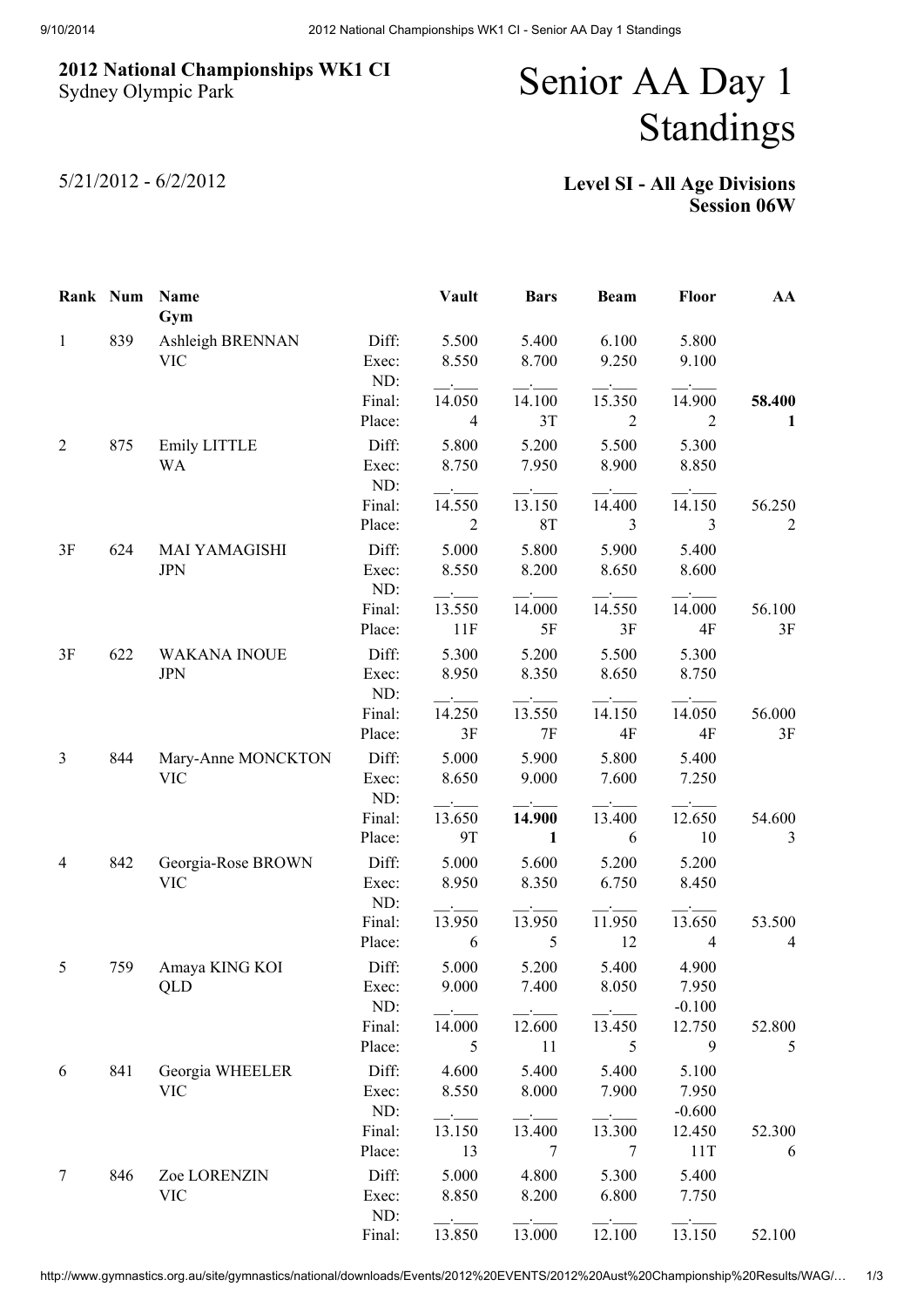| 9/10/2014 |     |                                  |                  | 2012 National Championships WK1 CI - Senior AA Day 1 Standings |                          |                          |                          |              |
|-----------|-----|----------------------------------|------------------|----------------------------------------------------------------|--------------------------|--------------------------|--------------------------|--------------|
|           |     |                                  | Place:           | 7                                                              | 10                       | 10T                      | 7                        | 7            |
| $\,8\,$   | 838 | Angela DONALD                    | Diff:            | 5.000                                                          | 5.300                    | 5.800                    | 4.800                    |              |
|           |     | <b>VIC</b>                       | Exec:            | 8.800                                                          | 6.850                    | 6.850                    | 8.100                    |              |
|           |     |                                  | ND:              |                                                                |                          |                          |                          |              |
|           |     |                                  | Final:           | 13.800                                                         | 12.150                   | 12.650                   | 12.900                   | 51.500       |
|           |     |                                  | Place:           | 8                                                              | 13                       | 8                        | 8                        | 8            |
| 9         | 762 | Katie WURTH                      | Diff:            | 5.000                                                          | 5.400                    | 4.800                    | 5.300                    |              |
|           |     | QLD                              | Exec:            | 8.650                                                          | 7.000                    | 7.300                    | 7.950                    |              |
|           |     |                                  | ND:              |                                                                |                          |                          |                          |              |
|           |     |                                  | Final:           | 13.650                                                         | 12.400                   | 12.100                   | 13.250                   | 51.400       |
|           |     |                                  | Place:           | 9T                                                             | 12                       | 10T                      | $5T$                     | 9            |
| 10        | 843 | <b>Isis LOWERY</b>               | Diff:            | 5.000                                                          | 4.200                    | 4.400                    | 4.900                    |              |
|           |     | <b>VIC</b>                       | Exec:            | 8.450                                                          | 7.250                    | 6.900                    | 8.350                    |              |
|           |     |                                  | ND:              |                                                                |                          |                          |                          |              |
|           |     |                                  | Final:           | 13.450                                                         | 11.450                   | 11.300                   | 13.250                   | 49.450       |
|           |     |                                  | Place:           | 11                                                             | 14                       | 15                       | 5T                       | 10           |
| 11        | 845 | Ulln (Yuleen) STERNBERG          | Diff:            | 4.000                                                          | 4.900                    | 5.000                    | 4.800                    |              |
|           |     | <b>VIC</b>                       | Exec:            | 8.250                                                          | 8.250                    | 6.400                    | 7.650                    |              |
|           |     |                                  | ND:              |                                                                |                          | 0.100                    |                          |              |
|           |     |                                  | Final:           | 12.250                                                         | 13.150                   | 11.500                   | 12.450                   | 49.350       |
|           |     |                                  | Place:           | 14                                                             | <b>8T</b>                | 14                       | 11T                      | 11           |
| 12        | 876 | Lauren MITCHELL                  | Diff:            | 5.000                                                          |                          | 6.500                    | 6.300                    |              |
|           |     | <b>WA</b>                        | Exec:            | 9.200                                                          | $\overline{\phantom{a}}$ | 9.200                    | 8.750                    |              |
|           |     |                                  | ND:              |                                                                | $\overline{\phantom{a}}$ |                          | $-0.100$                 |              |
|           |     |                                  | Final:<br>Place: | 14.200<br>3                                                    | $\sim 100$<br>$15*$      | 15.700<br>$\mathbf{1}$   | 14.950<br>$\mathbf{1}$   | 44.850<br>12 |
|           |     |                                  |                  |                                                                |                          |                          |                          |              |
| 13F       | 623 | <b>WAKIKO RYU</b>                | Diff:            | 5.800                                                          | 5.100                    |                          | 5.100                    |              |
|           |     | <b>JPN</b>                       | Exec:<br>ND:     | 8.600                                                          | 8.150                    | $\overline{\phantom{a}}$ | 8.300                    |              |
|           |     |                                  | Final:           | 14.400                                                         | 13.250                   |                          | 13.400                   | 41.050       |
|           |     |                                  | Place:           | 3F                                                             | 8F                       | 16F                      | 5F                       | 13F          |
|           |     |                                  |                  |                                                                |                          |                          |                          |              |
| 13F       | 621 | <b>SAKURA NODA</b><br><b>JPN</b> | Diff:<br>Exec:   | 5.000<br>8.350                                                 |                          | 5.300<br>8.200           | 5.300<br>7.750           |              |
|           |     |                                  | ND:              |                                                                |                          |                          |                          |              |
|           |     |                                  | Final:           | $\mathbf{B}$<br>13.350                                         |                          | 13.500                   | 13.050                   | 39.900       |
|           |     |                                  | Place:           | 12F                                                            | 15F                      | 5F                       | $8F$                     | 13F          |
| 13        | 760 | Chloe SIMS                       | Diff:            | 5.500                                                          | 6.200                    |                          |                          |              |
|           |     | QLD                              | Exec:            | 7.700                                                          | 8.600                    |                          |                          |              |
|           |     |                                  | ND:              |                                                                |                          |                          |                          |              |
|           |     |                                  | Final:           | 13.200                                                         | 14.800                   |                          |                          | 28.000       |
|           |     |                                  | Place:           | 12                                                             | 2                        | $16*$                    | $15*$                    | 13           |
| 14        | 840 | Georgia BONORA                   | Diff:            |                                                                | 5.300                    | 5.900                    |                          |              |
|           |     | <b>VIC</b>                       | Exec:            |                                                                | 8.800                    | 7.750                    |                          |              |
|           |     |                                  | ND:              | $\overline{\phantom{a}}$                                       | $ -$                     |                          | $\overline{\phantom{a}}$ |              |
|           |     |                                  | Final:           | $\sim 10^{-10}$                                                | 14.100                   | 13.650                   | <b>Carl Corporation</b>  | 27.750       |
|           |     |                                  | Place:           | $15*$                                                          | 3T                       | 4                        | $15*$                    | 14           |
| 15F       | 620 | <b>YU MINOBE</b>                 | Diff:            |                                                                | 6.000                    | 5.700                    |                          |              |
|           |     | <b>JPN</b>                       | Exec:            | $\overline{\phantom{a}}$                                       | 7.100                    | 8.550                    | $\mathbf{B}$             |              |
|           |     |                                  | ND:              | $\overline{\phantom{a}}$                                       |                          |                          | $\overline{\phantom{a}}$ |              |
|           |     |                                  | Final:           |                                                                | 13.100                   | 14.250                   |                          | 27.350       |
|           |     |                                  | Place:           | 15F                                                            | 10F                      | 4F                       | 15F                      | 15F          |
| 15        | 761 | Daria JOURA                      | Diff:            | 5.800                                                          |                          |                          | 4.500                    |              |
|           |     | QLD                              | Exec:            | 8.850                                                          |                          |                          | 7.200                    |              |
|           |     |                                  | ND:              |                                                                |                          |                          |                          |              |
|           |     |                                  | Final:           | 14.650                                                         |                          |                          | 11.700                   | 26.350       |
|           |     |                                  | Place:           | 1                                                              | $15*$                    | $16*$                    | 14                       | 15           |
| 16        | 878 | Olivia VIVIAN                    | Diff:            |                                                                | 5.200                    | 4.900                    |                          |              |
|           |     | WA                               | Exec:            |                                                                | 8.650                    | 7.450                    |                          |              |